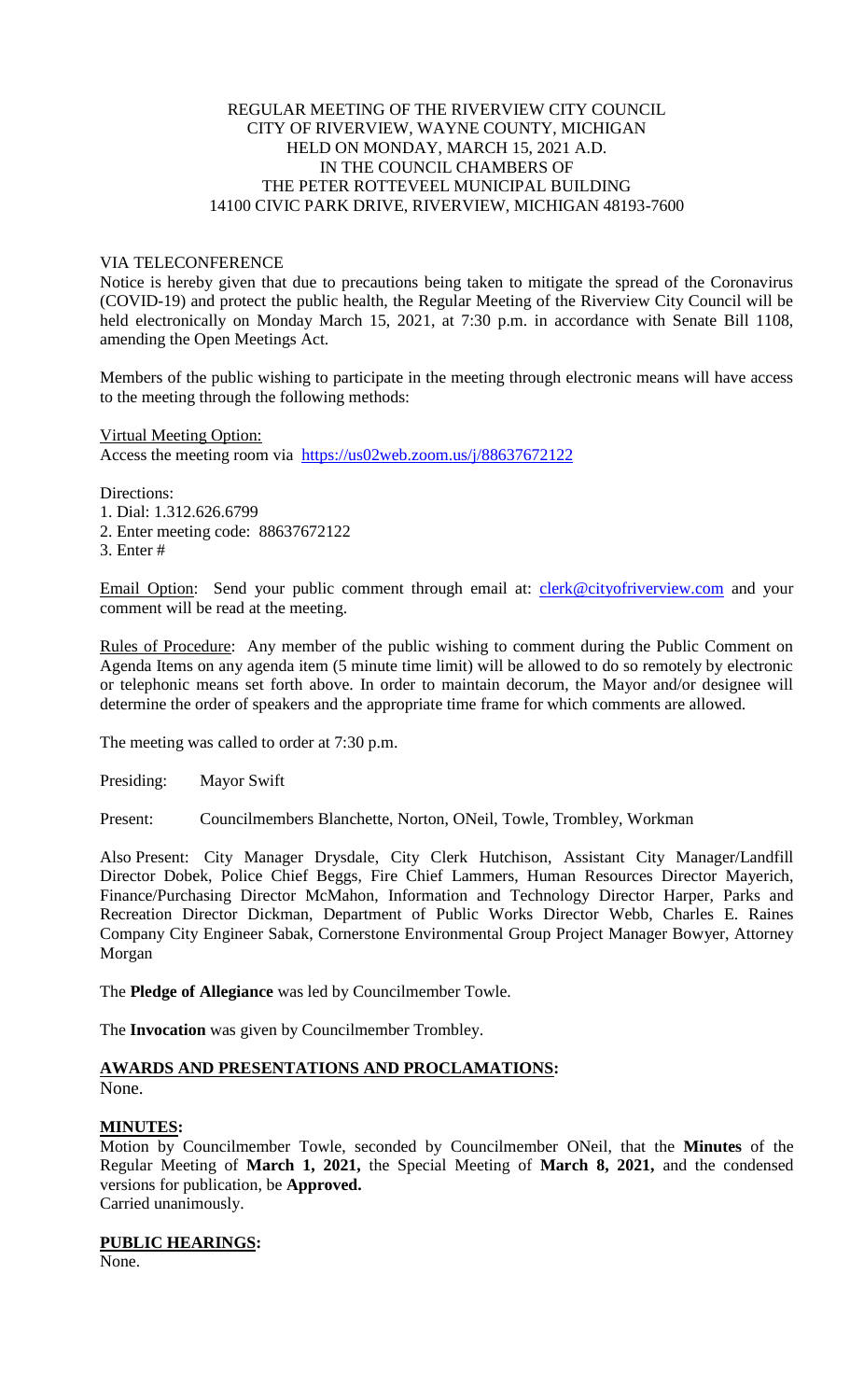#### **PUBLIC COMMENTS:**

At this time, the Mayor asked if anyone wished to address the City Council. No one spoke.

## **ORGANIZATIONAL BUSINESS:**

None.

#### **CONSENT AGENDA:**

Motion by Councilmember Trombley, seconded by Councilmember Blanchette, that the **Consent Agenda** be Approved as follows:

- Authorize **Solicitation** of **Bids** for **Analytical** and **Leachate Testing.**
- **A**ward **Emergency One Hundred Eighty (180) Day Security Services Contract** with **H&P Protective Services** for the Land Preserve.

Carried unanimously.

#### **RESOLUTIONS:**

Motion by Councilmember Norton, seconded by Councilmember Towle, that Resolution No. 21-08, **Establish Rates** for **Solid Waste Disposal Services**, be Adopted.

#### RESOLUTION NO. 21-08

# RESOLUTION ESTABLISHING RATES FOR SOLID WASTE DISPOSAL SERVICES FOR THE RIVERVIEW LAND PRESERVE

- WHEREAS, the City Council periodically establishes disposal and service rates and charges for the Riverview Land Preserve by resolution; and
- WHEREAS, the Land Preserve Administrative Team comprised of the City Manager, City Attorney, Director of Solid Waste and Finance Director, has reviewed the proposed rates and concur therewith: and
- WHEREAS, the Land Preserve Committee has reviewed the service rates and charges outlined in this resolution and recommended same for consideration by the City Council.
- NOW, THEREFORE, BE IT RESOLVED by the City Council of the City of Riverview, Michigan as follows:

The City Council hereby approves the following rates for disposal and services at the Riverview Land Preserve:

(a) Contract customer disposal rate schedule:

| Tonnage per Calendar Month | Price per ton     |
|----------------------------|-------------------|
| Less than 500 tons         | $$17.50 - $25.00$ |
| $500 - 1,000$ tons         | $$16.50 - $22.00$ |
| $1,001 - 2,500$ tons       | $$16.00 - $20.00$ |
| $2,501 - 5,000$ tons       | $$14.50 - $19.00$ |
| $5,001 - 7,500$ tons       | $$14.00 - $18.00$ |
| $7,501 - 10,000$ tons      | $$13.50 - $17.00$ |
| $10,001 - 12,500$ tons     | $$13.00 - $16.50$ |
| $12,501 - 15,000$ tons     | $$12.50 - $16.00$ |
| More than 15,000 tons      | $$12.00 - $15.00$ |

(b) Special waste disposal for special waste approved for disposal by resolution of the City Council.

Minimum of \$8.00 per ton or a minimum of \$8.00 per cubic yard.

Minimum of \$35.00 for approved containers less than three (3) cubic yards in size.

(c) Management of cover material, road material, uncontaminated and inert material, and Alternate Daily Cover (ADC) materials, with a minimum load size of ten (10) cubic yards.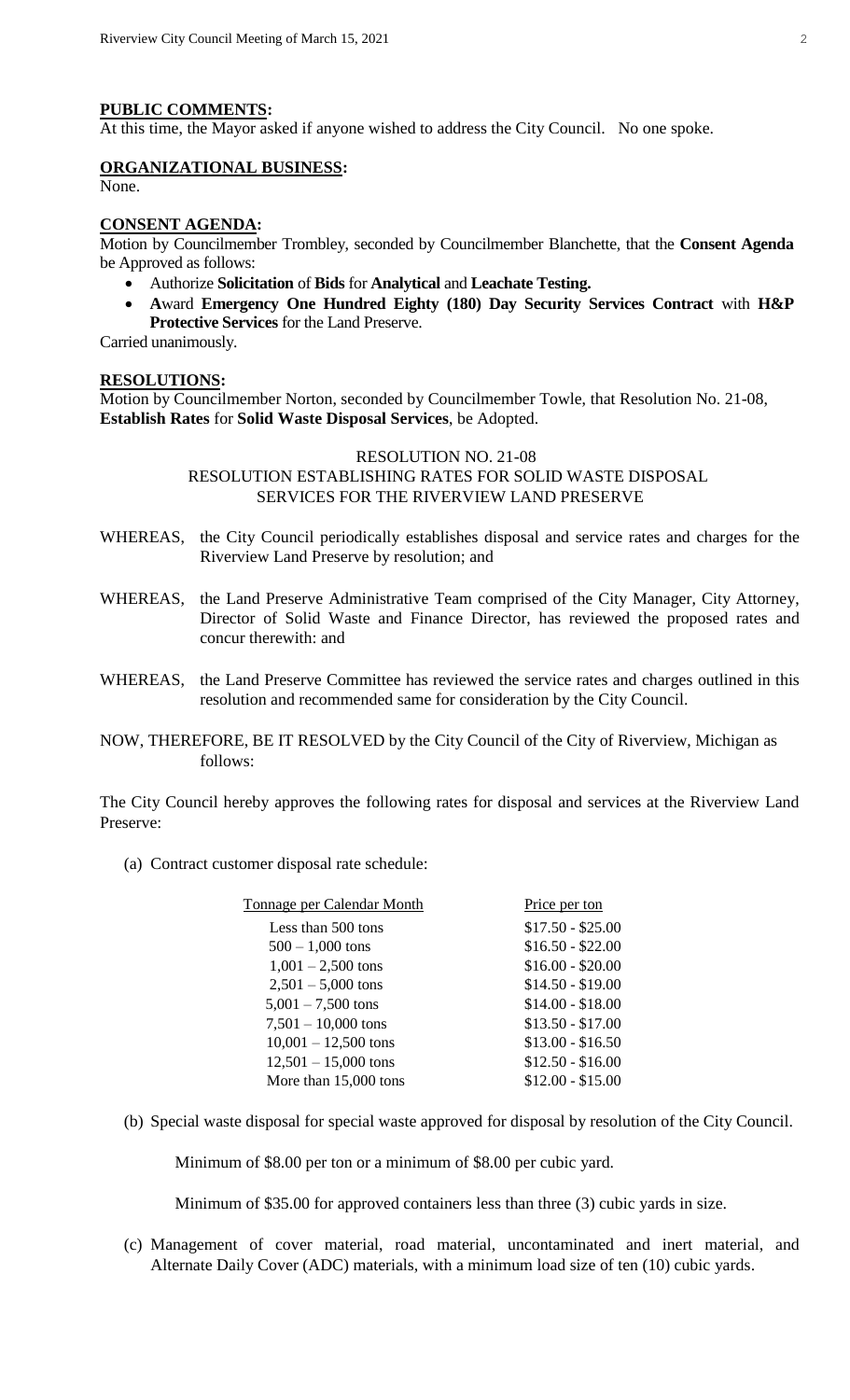| Material Type                    | Price per Unit              |                                 |  |
|----------------------------------|-----------------------------|---------------------------------|--|
| Cover material, road material    | $$0.00 - $10.00$ per ton or | $$0.00 - $8.00$ per cubic yard  |  |
| Uncontaminated or inert material | $$0.00 - $10.00$ per ton or | $$0.00 - $8.00$ per cubic yard  |  |
| Alternate Daily Cover (with      | $$3.30 - $10.00$ per ton or | $$1.50 - $10.00$ per cubic yard |  |
| approved sample test results)    |                             |                                 |  |

(d) Event project waste disposal

Disposal charges for event projects in which waste is generated for a specific duration, generally not exceeding two (2) years, that arise from a single waste generating type of event or project.

Minimum of \$13.50 per ton or a minimum of \$8.00 per cubic yard.

(e) Construction and demolition, industrial and commercial waste disposal

Minimum of \$14.50 per ton or a minimum of \$8.00 per cubic yard

(f) Large and bulky items (in addition to regular disposal charges)

Items that require special handling due their large size and/or shape.

| <u>Item</u>              | Disposal Rate               |
|--------------------------|-----------------------------|
| Mattresses & Box Springs | minimum of \$20.00 per item |
| Large Appliances         | minimum of \$75.00 per item |
| <b>Boat/Mobile Home</b>  | minimum of \$20.00 per foot |
| Hot Tub                  | minimum of \$200.00         |
|                          |                             |

(g) Prepaid disposal (Gate Rate-Non-Contracted Customers)

| Vehicle Type                                  | Disposal Rate                     |
|-----------------------------------------------|-----------------------------------|
| Automobile                                    | minimum of $$45.00$               |
| Van and pick-up truck                         | minimum of $$60.00$               |
| Other vehicle types or vehicles with trailers | minimum of \$60.00 with a minimum |
|                                               | charge per load of \$85.00.       |

Prepaid pricing for high volume customers shall not be less than \$14.50 per ton and subject to the administrative review process set forth in the most current Council Policy.

(h) Clean wood management

| Material Type                                | <b>Management Rate</b>    |
|----------------------------------------------|---------------------------|
| Tree logs, limbs, brush, wood products       | $$17.00 - $30.00$ per ton |
| Tree stumps                                  | $$25.00 - $35.00$ per ton |
| Mixed tree stumps and other wood             | $$20.00 - $40.00$ per ton |
| Pallets and non-treated, uncontaminated wood | $$20.00 - $25.00$ per ton |
| Wood chips                                   | $$0.00 - $5.00$ per ton   |
| The minimum charge per load is               | \$15.00                   |
|                                              |                           |

(i) Service charges and fees

Monthly invoices of less than \$100.00: minimum processing fee of \$15.00.

Checks returned due to non-sufficient funds or other reasons: minimum charge of \$40.00. Fuel surcharge as allowed by contract: \$0.00 - \$2.50 per ton or \$0.00 - \$1.50 per cubic yard. Environmental recovery fee as allowed by contract: \$0.00 - \$2.50 per ton or \$0.00 - \$2.00 per cubic yard.

Contract customer minimum charge per load: \$32.00.

Unloading Assistance/Dig-Out/Clean-Up/Special Handling charge: minimum of \$225.00 per hour, with a minimum charge per occurrence of \$50.00.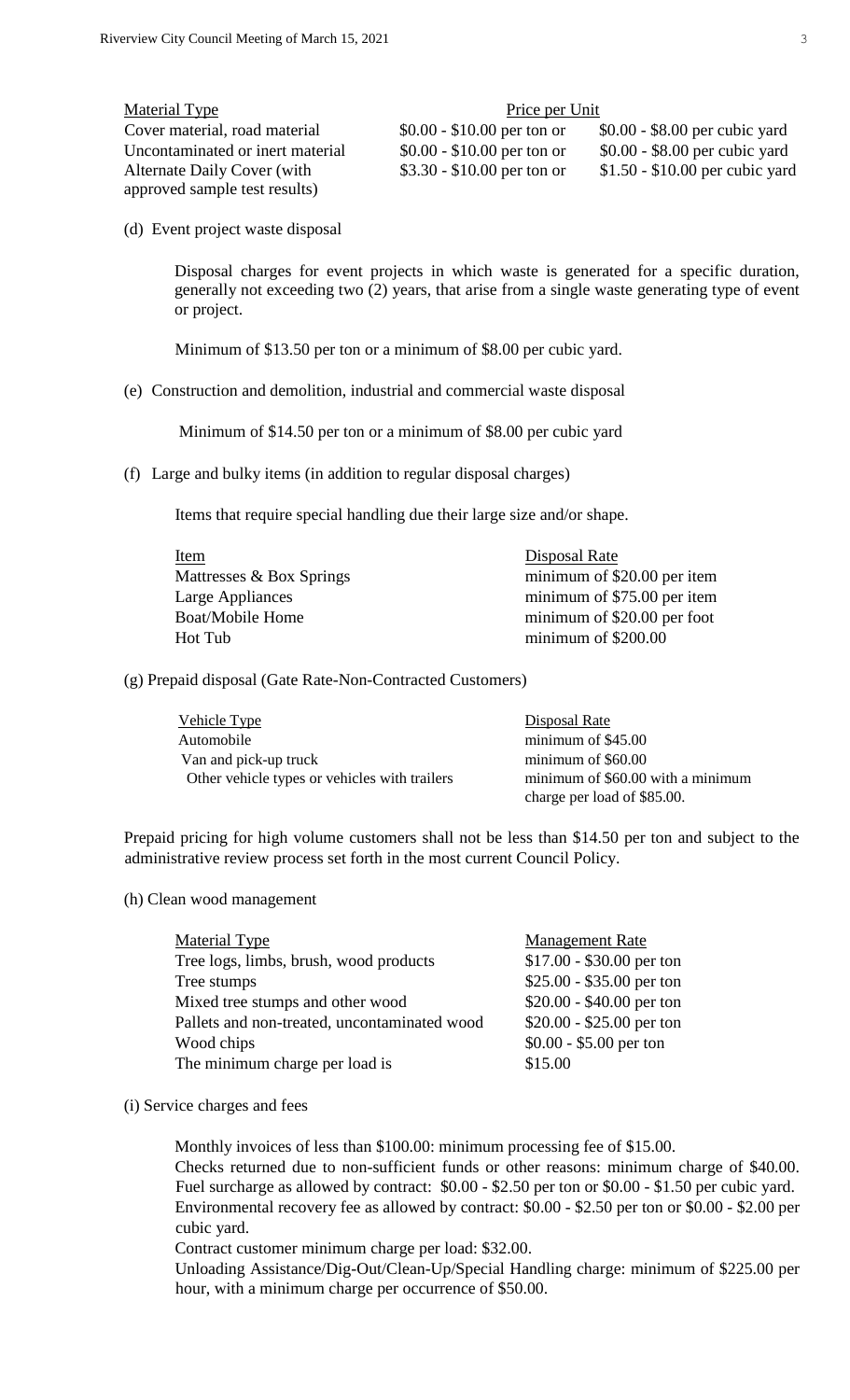Administrative recovery fee – amount equal to direct costs associated with copies and reports requested by customers to be billed at cost plus a fee of three (3.00) per cent to ten (10) per cent of cost.

Weight Only Fee per occurrence of \$20.00.

Thawing Only Fee: \$225.00 per hour, \$70.00 minimum.

Special waste review fee: minimum charge of \$25.00.

Credit or debit card transaction fee: minimum of one (1) per cent of the transaction amount.

(j) Non-local prepaid waste

Waste generated outside of the counties of Wayne, Oakland, Macomb, Washtenaw and Monroe but not including special waste.

## Minimum of \$12.00 per ton.

Non-local prepaid waste acceptance requires the completion of the administrative review process and approval of the Land Preserve Committee.

(k) Discounted pricing

Pricing may be discounted to customers in cases where delivered waste material may be removed for recycling, reuse or other management techniques that reduce the amount of material that will be disposed. Any discounted pricing shall result in net pricing consistent with the pricing schedules and guidelines contained herein.

The City Council further authorizes the following terms and conditions for waste disposal and services:

All disposal rates will be established within the pricing ranges and charges set forth in the Riverview Land Preserve rate schedules and as required by contract. Disposal rates shall require the written authorization of the Director of Solid Waste and City Manager.

All fees and surcharges imposed by the State of Michigan and Wayne County are included, as applicable, in the disposal charges. Future increases or additions to Michigan, Wayne County, or other governmental fees and surcharges, are authorized to be added to the disposal charges as they become effective.

All volumes of waste, cover material, road material, clean wood and uncontaminated or inert material shall be recorded and reported to the City Council monthly.

This resolution shall be effective on the first day of the week after adoption by the Riverview City Council. AYES: Mayor Swift, Councilmembers Blanchette, Norton, ONeil, Towle, Trombley, Workman NAYS: None.

EXCUSED: None.

ADOPTED this 15th day of March, 2021.

ATTEST:

Andrew M. Swift, Mayor

I, Cynthia M. Hutchison, duly authorized City Clerk of the City of Riverview, do hereby certify the foregoing Resolution is a true copy of a resolution adopted by the Riverview City Council at their regular meeting of March 15, 2021.

 $\overline{\phantom{a}}$  , and the contract of the contract of the contract of the contract of the contract of the contract of the contract of the contract of the contract of the contract of the contract of the contract of the contrac

 $(S E A L)$ 

Cynthia M. Hutchison, City Clerk

\_\_\_\_\_\_\_\_\_\_\_\_\_\_\_\_\_\_\_\_\_\_\_\_\_\_\_\_\_\_\_\_\_\_